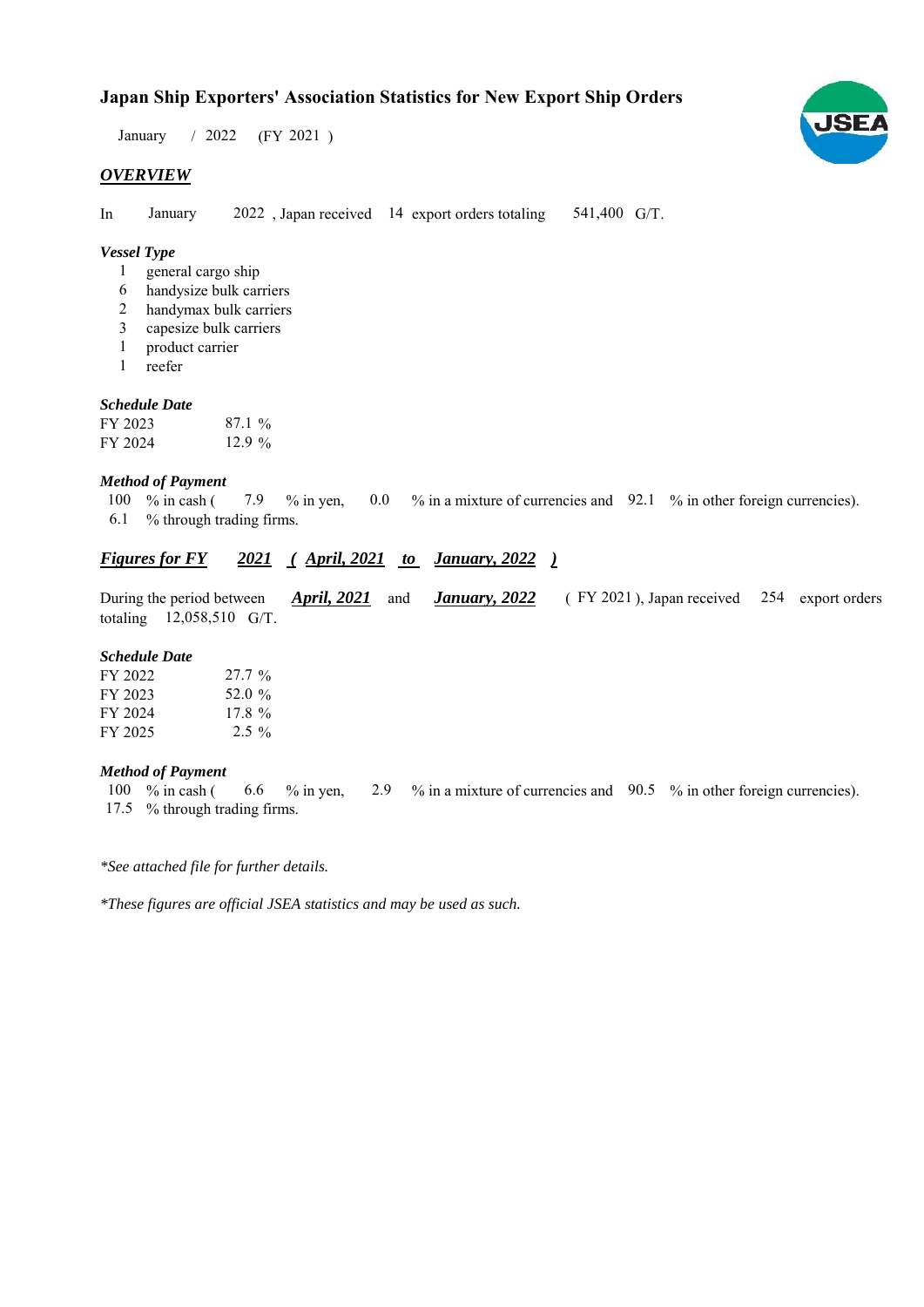### New Export Orders Placed in January 2022 (FY 2021) Based on Fiscal Year

JSEA (February 2022)<br>Jan 21 to Jan 22 No. G/T No. G/T No. G/T No. G/T No. G/T No. G/T No. G/T No. G/T General Cargos | 52 | 2,765,090 || 29 | 2,006,650 | 9 | 810,980 | 9 | 398,590 | 6 | 80,860 | 1 | 9,990 | 54 | 3,307,070 || 80 | 4,569,570 Bulk Carriers | 95| 4,469,700|| 128| 5,769,300| 5| 253,100| 19| 768,000| 11| 408,300| 11| 498,710| 174| 7,697,410|| 203| 9,049,200 Tankers | 29 1,711,500 12 737,900 1 50,400 2 69,100 8 154,630 1 30,600 24 1,042,630 34 1,576,930 Combined Carriers 0 0 0 0 0 0 0 0 0 0 0 0 0 0 0 0 Others 1 1 1,030 1 9,300 0 0 0 0 0 0 1 2,100 2 11,400 1 9,300 Total 177 8,947,320 170 8,523,150 15 1,114,480 30 1,235,690 25 643,790 14 541,400 254 12,058,510 318 15,205,000 FY 2021 / FY2020 (%) \* 112.2 298.4 151.5 156.9 73.2 44.8 186.4 \*\* 209.1 In CGT 4,056,700 3,769,410 513,023 627,737 377,391 243,057 5,530,618 6,987,508 Apr 21 to Sep 21 October 2021 November 2021 Description Apr 20 to Mar 21 | Apr 21 to Sep 21 | October 2021 | November 2021 | December 2021 | January 2022 | Apr 21 to Jan 22

*Figures for shipbuilding orders of 500 G/T and over for export as steel vessels placed with JSEA members are covered.*

\*FY 2020/FY2019

\*\*Calendar Year 2021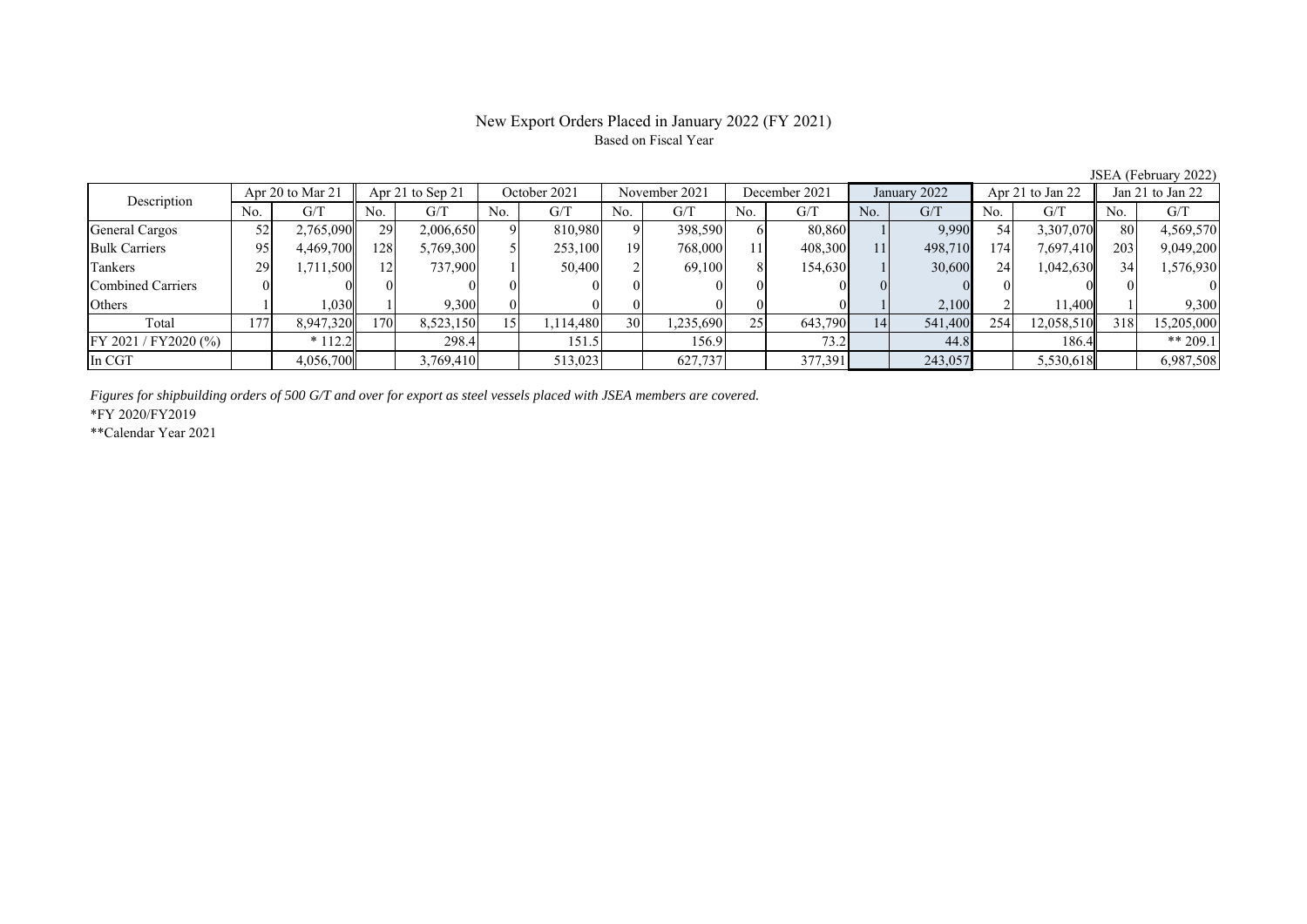## Export Ships Delivered in January 2022 (FY 2021) Based on Fiscal Year

JSEA (February 2022)

| Description          | Apr 20 to Mar 21 | Apr 21 to Sep 21 |     | October 2021 |     | November 2021 |     | December 2021 |     | January 2022 |     | Apr 21 to Jan 22 |           | Jan 21 to Jan 22 |     |           |
|----------------------|------------------|------------------|-----|--------------|-----|---------------|-----|---------------|-----|--------------|-----|------------------|-----------|------------------|-----|-----------|
|                      | No.              | G/T              | No. | G/T          | No. | G/T           | No. | G/T           | No. | G/T          | No. | G/T              | No.       | G/T              | No. | G/T       |
| General Cargos       | 27               | 1.000.548        | 15. | 908,238      |     | 153.638       |     | 313,823       |     | 141,220      |     | 18,658           | 28        | 1,535,577        | 44  | 2,231,104 |
| <b>Bulk Carriers</b> | 175              | 7,458,729        | 68  | 2,575,897    | 11  | 577,572       | 10  | 454,864       |     | 156,694      |     | 368,790          | 102       | 4,133,817        | 137 | 5,506,307 |
| Tankers              |                  | .702,736         | 18  | 1,476,837    |     |               |     | 72,544        |     |              |     | 360,845          | <b>26</b> | 1,910,226        | 30  | 2,201,248 |
| Combined Carriers    |                  |                  |     |              |     |               |     |               |     |              |     |                  |           |                  |     |           |
| Others               |                  |                  |     | 238          |     |               |     |               |     |              |     |                  |           | 1,238            |     | 1,238     |
| Total                | 235              | 10,162,013       | 102 | 4,962,210    | 14  | 731,210       | 19  | 841,231       |     | 297.914      | 15  | 748,293          | 157       | 7,580,858        | 212 | 9,939,897 |
| FY 2021 / FY2020 (%) |                  | $*68.9$          |     | 94.4         |     | 102.3         |     | 117.4         |     | 81.6         |     | 73.6             |           | 93.9             |     | $** 88.5$ |
| In CGT               |                  | 4,648,304        |     | 2,188,740    |     | 316,685       |     | 422,591       |     | 148,789      |     | 323,265          |           | 3,400,070        |     | 4,511,207 |

*Deliveries of new shipbuilding orders of 500 G/T and over for export as steel vessels placed with JSEA members are covered.*

\*FY 2020/FY2019

\*\*Calendar Year 2021